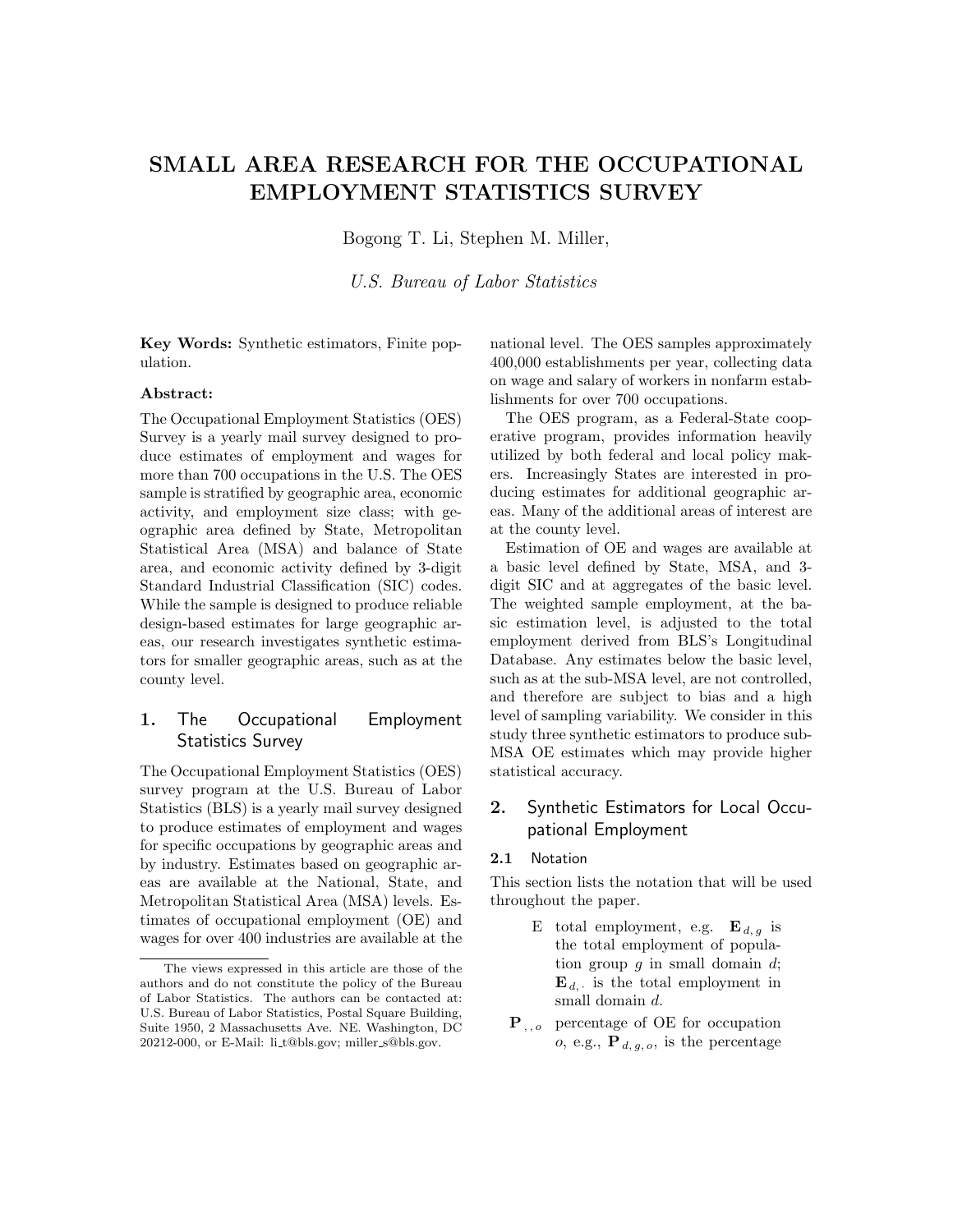of OE for occupation o among establishment group g and small domain d.  $P_{\ldots}$  are not known at any level. We need to estimate them through survey data, usually by a ratio estimator.

- $X_{,o}$  total OE at various levels, e.g.  $X_{i, o}$ , is the total OE of occupation *o* in establishment *i*;  $\mathbf{X}_{d.o.}$ is the total OE in small domain d. Only some  $X_{i,o}$  are available through survey data. Our goal in this study is to estimate the total OE,  $\mathbf{X}_{d,o}$  at the sub-MSA, or small domain level.
	- $w_i$  the sampling weight for establishment i, which in practice should include nonresponse adjustments.
	- d index for an estimation domain, or small domain, at the sub-MSA level,  $d = 1, \ldots, D$ .
	- g index for an establishment group. Establishments grouped by g are not grouped by geography in general. In particular, here index g groups all establishments in a State belonging to the same SIC2 digit industry,  $g = 1, \ldots, G$ .
	- h index of an establishment group defined by MSA/SIC3- Industry/Size-Class. This is a finer division of the establishments than those defined by  $q$ ,  $h=1,\ldots,H.$
	- i establishment index.
	- o occupation index.
- $\{\}_d$  the group of establishments belonging to small domain d.
- $\{\}g$  the group of establishments belonging to an SIC2 industry group  $\overline{g}$ .
- $\{\}_h$  the group of establishments belonging to an MSA/SIC3- Industry/Size-Class cell h.

Horvitz-Thompson type estimators are used to estimate total employment, OE or percentages of OE at the appropriate level of aggregation.

#### 2.2 Synthetic Estimation Method

The OES local OE synthetic estimator assumes a fixed sample design over a finite population of establishments. Currently the OES program provides OE estimates at the MSA/SIC3/Size-Class level. In order to obtain the estimate at a sub-MSA level, that is, at a small domain indexed by d, the OES further assumes any OE proportion, which is the particular share of occupation o among total employment within a group h is consistent across all small domains. Therefore we estimate  $\mathbf{X}_{d, o}$ , the total OE in small domain  $d$  by

$$
\widehat{X}_{d, o}^{(1)} = \sum_{h=1}^{H} \mathbf{E}_{d, h} \cdot \widehat{P}_{\cdot, h, o}
$$
 (1)

where  $\widehat{P}_{\cdot,h,o} = \frac{\sum_{i \in \{\}_{h}} w_i \cdot \mathsf{X}_{i,o}}{\widehat{\mathbb{E}}_{\cdot,g}}$  $E_{b} \stackrel{\omega_i \ldots \omega_i}{\widehat{E}_{b}}$  and  $E_{b} \ldots$  $\sum_{o=1}^O \sum_{i \in \{\}_h} w_i \cdot \mathsf{X}_{i,o}$ . This is our first synthetic estimator to consider, we call it Estimator 1.

Estimator 1 provides reasonable estimates given the homogeneity assumption is satisfied. We will show in the Appendix this estimator as well as Estimator 2 are biased if this assumption is violated. Since this group is relatively finely defined, the chance of an establishment from a county where its industry group is rare has smaller chance of being included in the sample, therefore it is possible we can not estimate for some counties. Also for synthetics estimators in general, extremely fine grouping reduces efficiency. Empirical analysis in the past does not show improvement over finely grouped populations similar to OES. One of the early references is that of National Center for Health Statistics ([4] 1968) and Gonzales ([2] 1973).

Estimator 2 groups establishments within a State by SIC2-digit industry division, assuming establishments belonging to the same SIC2-digit industry division share the same OE distribution. In our notation, the share of a particular OE among total employment in the SIC2 digit industry division is consistent across all ge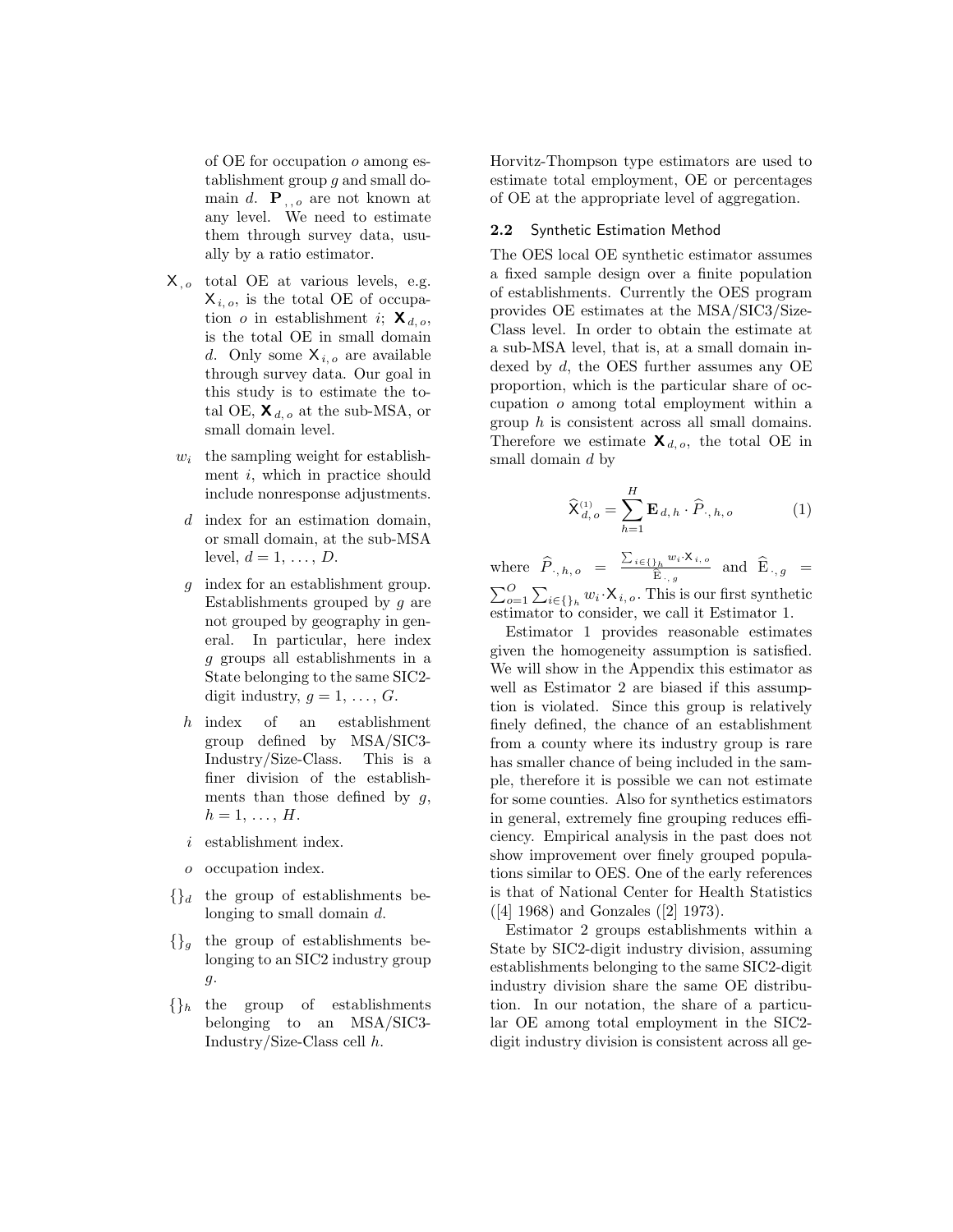ographic locations, or small domains,

$$
\mathbf{P}_{\cdot,g,o} = \mathbf{P}_{d,g,o} \text{ for all } g, g = 1, \ldots, G.
$$

In this case, similar to Estimator 1, we can obtain an estimate for  $\mathbf{X}_{d,o}$  through a ratio estimator,

$$
\widehat{\mathsf{X}}_{d,o}^{(2)} = \sum_{g=1}^{G} \mathbf{E}_{d,g} \cdot \widehat{P}_{\cdot,g,o} \tag{2}
$$

where  $\widehat{P}_{d, g, o} = \frac{\sum_{i \in \{\}} y w_i \cdot \mathsf{X}_{i, o}}{\widehat{\mathbf{E}}_{\cdot, g}}$  $\frac{\sum_{g} a_i \ldots a_j}{\widehat{E}_{\cdot, g}}$  and  $E_{\cdot, g}$  =  $\sum_{o=1}^{O} \sum_{i \in \{\}} w_i \cdot \mathsf{X}_{i,o}$ . However estimator  $\widehat{\mathsf{X}}_{d,o}^{(2)}$  is biased if the homogeneity assumption is violated. This is because the OE total is  $\mathbf{X}_{d,o} =$  $\sum_{g=1}^{G} \mathbf{E}_{d,g} \cdot \mathbf{P}_{d,g,o}$ , and the bias of  $\hat{\mathsf{X}}_{d,o}^{(2)}$  is

bias = 
$$
\mathbf{X}_{d,o} - \mathbb{E}(\widehat{\mathbf{X}}_{d,o}^{(2)})
$$
  
= 
$$
\sum_{g=1}^{G} \mathbf{E}_{d,g}(\mathbf{P}_{d,g,o} - \mathbf{P}_{\cdot,g,o}) .
$$
 (3)

This bias is zero if  ${\bf P}_{d, g, o} = {\bf P}_{\cdot, g, o}$  for every establishment group  $g, g = 1, \ldots, G$ . This is hardly true in reality.

However we can construct a synthetic estimator with a bias correction,  $X_{d, o}^{(2)}$  + bias, if we can estimate the bias in some way. We substitute ratio estimators  $P_{\cdot, q, o}$ ,

$$
\widehat{P}_{d, g, o} = \frac{\sum_{i \in \{\}_d \cap \{\}_g} w_i \cdot \mathsf{X}_{i, o}}{\mathbf{E}_{d, g}} \quad \text{and}
$$
\n
$$
\widehat{\mathbf{E}}_{d, g} = \mathbf{E}_{d, \cdot} \frac{\widehat{\mathbf{E}}_{d, g}}{\widehat{\mathbf{E}}_{d, \cdot}}
$$

for  $P_{\cdot, g, o}, P_{d, g, o}$  and  $E_{d, g}$  in the bias expression (3) to estimate the bias. This leads to the third estimator which we call Estimator 3,

$$
\widehat{\mathsf{X}}_{d, o}^{(3)} = \widehat{\mathsf{X}}_{d, o}^{(2)} + \widehat{\text{bias}}
$$
\n
$$
= \widehat{\mathsf{X}}_{d, o}^{(2)} + \sum_{g=1}^{G} \widehat{\mathsf{E}}_{d, g} (\widehat{P}_{d, g, o} - \widehat{P}_{\cdot, g, o}).
$$

After some rearrangement of terms in the above expression (see in Appendix) we have

$$
\widehat{\mathsf{X}}_{d,o}^{(3)} = \mathbf{E}_{d,\cdot} \left[ \widehat{P}_{d,\cdot,o} + \sum_{g=1}^{G} \left( \frac{\mathbf{E}_{d,g}}{\mathbf{E}_{d,\cdot}} - \frac{\widehat{\mathbf{E}}_{d,g}}{\widehat{\mathbf{E}}_{d,\cdot}} \right) \widehat{P}_{\cdot,g,o} \right]
$$
\n(4)

In this form the estimation of a particular OE in small domain d is expressed as a proportion of total employment of small domain  $d$ , with the expression in the brackets as an estimate of the percentage of OE in small domain d.

## 3. Simulation Study and Results

In this section we evaluate the performance of these three estimators with a simulation study. This is necessary because of the unavailability of complete information on every establishment in US. The simulation draws samples from an artificial establishment population equipped with occupational employment characteristics very similar to the actual population. The three proposed estimators are computed based on the random samples and then compared to each other and to the simulated population values.

. digit industry. Establishments with only one The simulated population is produced based on a large U.S. State sample. Establishment characteristics such as the distribution of total establishment employment, the proportion of OE to total employment, and the distribution of OE across sub-MSA area, etc. are closely modeled after the large State sample. This simulated population contains six counties in two MSAs with a total of one thousand establishments. The employment types include a total of fifty occupational categories. The establishment sizes are in seven categories with employees ranging from one to three thousand. A comparison of the unit employment distribution between the simulated population and the large U.S. State sample reveals a close similarity between the simulated and true sample population in terms of the characteristics of the labor force. The sampling design stratifies the one thousand establishments by three-digit industry code and size class code. Establishment employing 250 employees or more are sampled with certainty. Establishments employing fewer than 250 employees and more than two employees are sampled with probability proportional to the size class employment within each threeemployee are included in the sample only if it is the only establishment in the SIC3/Size-Class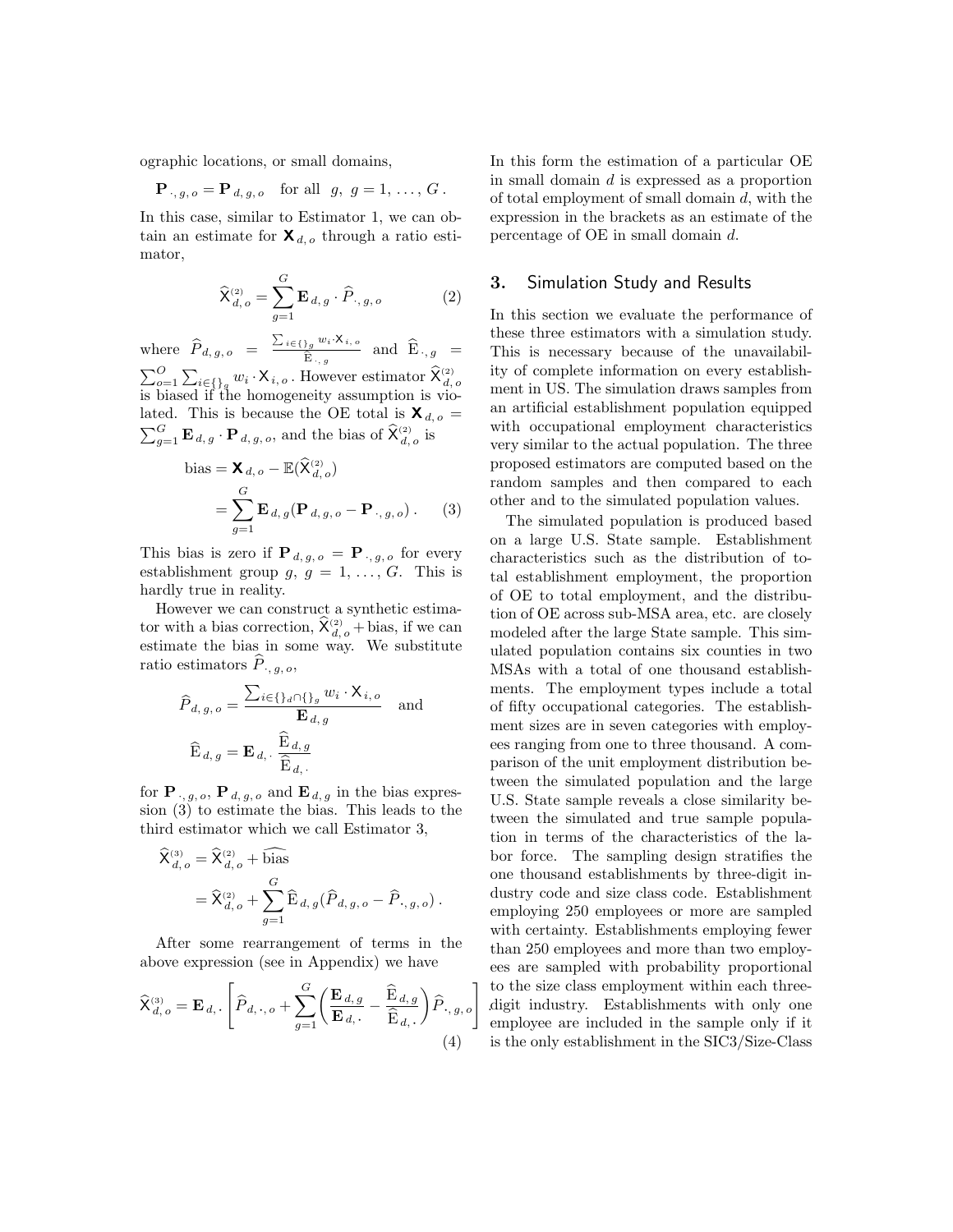|                               | Estimator 1 | Estimator 2 | Estimator 3 |
|-------------------------------|-------------|-------------|-------------|
| Mean Standard Error           | 3.049       | 12.172      | 2.508       |
| Mean Coefficient of Variation | 0.090       | 0.096       | 0.087       |
| Average Bias                  | $-2.514$    | $-2.534$    | $-0.104$    |
| Average Relative Bias         | $-0.027$    | $-0.087$    | 0.051       |
| Overall Error Rate            | 0.059       | 0.137       | 0.05        |

Table 1: OE Estimates for Six Counties

|                                              | Estimator 1     | Estimator 2     | Estimator 3     |
|----------------------------------------------|-----------------|-----------------|-----------------|
| 95% Confidence Interval Nominal Coverage     | 0.942           | 0.955           | 0.968           |
| Standardized Error Confidence Bound Estimate | $(-.513, .39)$  | $(-.32, .14)$   | $(-.45, .47)$   |
| Bias Confidence Bound Estimate               | $(-39.2, 29.9)$ | $(-48.6, 20.8)$ | $(-34.9, 36.1)$ |

Table 2:  $20^{th}$  Occupational Employment (OE) Estimate in County One

cell. Within each SIC3/Size-Class cell, establishments are systematically selected into the sample through a single random start.

Each time we draw a sample, we calculate the employment for every occupation within each county separately using three estimators. There are a total of 263 estimates for 6 counties from each sample. Each sample contains 250 establishments. Table 1 summaries the overall estimation results. All measures are averages from the 200 independent random samples. Table 2 lists the estimation summary for a particular occupation randomly selected from a local area, in this case, the No. 20 occupation in county one.

The mean standard error for Estimator 2 is much higher than that of Estimator 1 and 3, the larger grouping of similar establishments increased the variability. Estimator 3 has about half of the bias of the other two estimators. The reduction is possibly the result of the additional bias adjustment term. The mean CVs of all three estimators are all similar. The Overall Error Rate (OER) which is define as

$$
\text{OER} = \frac{||E(\hat{\mathbf{X}}) - \mathbf{X}||}{||\mathbf{X}||}
$$

is significantly higher for Estimator 2. OER measures the percentage error of the estimated vectors when compared to the true value. In addition, all three estimators have strong confidence interval coverage.

Another interesting observation is that although we would expect as the sampling fraction (SF) (percentage sample over the size of the sampling frame) increases the error rate of the estimators would decrease, the OER of Estimator 2 decreases much more slowly than the other two estimators: see Figure 1. Estimator 2 has smaller OER only when  $SF < 0.05$  while Estimator 3 clearly does better when  $SF > 0.2$  though its advantage relative to Estimator 1 is small. The phenomena could be the consequence of (1) the complicating effect of the sampling design and estimation method, (2) the effect of small cells on estimation in Estimator 1 and 3, (3) the computing program's handling of empty cells. Further investigation is clearly needed.

# 4. Conclusion

We conclude that the three synthetic estimators have similar confidence interval coverage and similar CV's. However, Estimator 3 does seem to have smaller estimation bias, while Estimator 2 has the largest mean standard error.

Future research will focus on improvement of the simulation population so it resembles the true population more closely. In addition, we will apply these methods to other real U.S. State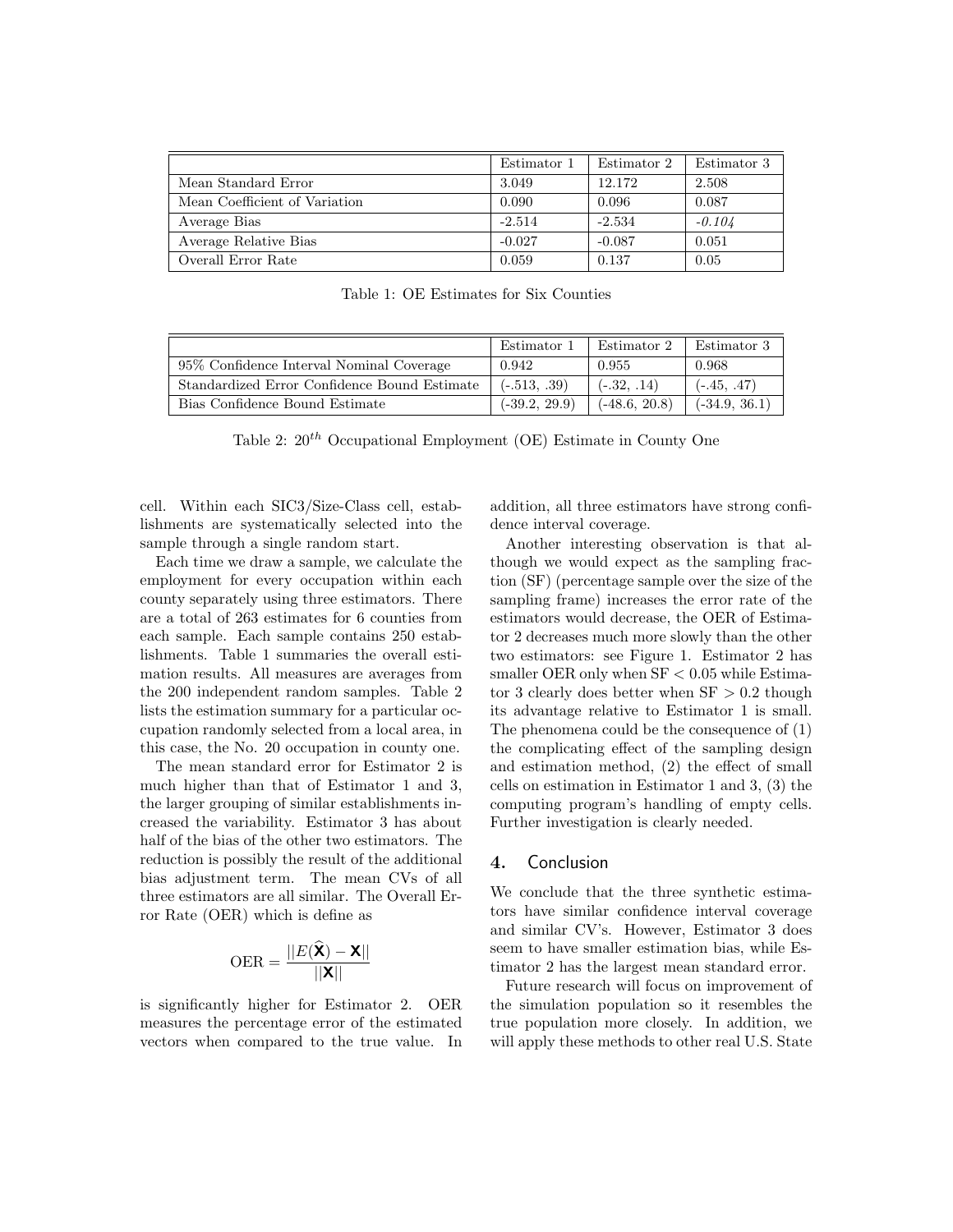

Figure 1: Overall Error Rates (OER) decrease as sampling fraction increases at different rates

establishment populations as well as incorporate additional Small Area Models.

#### Appendix

Depending on the level of grouping, the OE for small domain d under a finite population setting is expressed either as  $\mathbf{X}_{d,o}$  =  $\sum_{h=1}^{H} \mathbf{E}_{d,h} \cdot \mathbf{P}_{\cdot,h,o}$  if the population grouping is defined at MSA/SIC3/Size-Class level or as  $\mathbf{X}_{d,o} = \sum_{g=1}^{G} \mathbf{E}_{g,h} \cdot \mathbf{P}_{\cdot, g,o}$  if defined at MSA/SIC2/Size-Class level. Synthetic Estimator 1,  $\mathsf{X}_{d,o}^{(1)}$  is approximately unbiased because

$$
\mathbb{E}(\widehat{\mathsf{X}}_{d, o}^{(1)}) = \mathbb{E}\bigg(\sum_{h=1}^{H} \mathbf{E}_{d, h} \cdot \widehat{P}_{\cdot, h, o}\bigg)
$$
  

$$
\simeq \sum_{h=1}^{H} \mathbf{E}_{d, h} \cdot \mathbf{P}_{\cdot, h, o} = \mathbf{X}_{d, o},
$$

the expectation is taken over all simple random samples selected without replacement over all establishments, given conditions to ensure the relative unbiasedness of ratio estimators, see Cochran  $([1])$ .

Estimator  $X_{d,o}^{(2)}$  is biased unless the bias is

zero:

bias
$$
(\hat{\mathbf{X}}_{d,o}^{(2)}) = \sum_{g=1}^{G} \mathbf{E}_{d,g}(\mathbf{P}_{d,g,o} - \mathbf{P}_{\cdot,g,o}) = 0
$$
.

However this is true only if  $\mathbf{E}_{d, g}(\mathbf{P}_{d, g, o}$  –  $\mathbf{P}_{\cdot,\,q,\,o}$  = 0 for all  $q,\,g=1,\,\ldots,\,G$  which is not true in reality. Therefore a bias may occur by using  $X_{d,o}^{(2)}$ . We can adjust the estimate by adding an estimated bias,  $\widehat{\text{bias}}(\widehat{\mathsf{X}}_{d,o}^{(2)})$  to  $\widehat{\mathsf{X}}_{d,o}^{(2)}$ . It leads to our Estimator 3,  $\mathsf{X}_{d,o}^{(3)}$ . This estimator improves upon  $\hat{\mathsf{X}}_{d, o}^{(2)}$  by adding a bias correction.

Next we show that equation (4) is true.

Under the finite population setting, we use the following estimators to estimate the percentage of OE at various population group levels:

$$
\hat{P}_{d,\cdot,o} = \frac{\sum_{i \in \{\}_d} w_i \cdot \mathbf{X}_{i,o}}{\hat{\mathbf{E}}_{d,\cdot}} ,
$$
\n
$$
\hat{P}_{\cdot,g,o} = \frac{\sum_{i \in \{\}_g} w_i \cdot \mathbf{X}_{i,o}}{\hat{\mathbf{E}}_{\cdot,g}} \quad \text{and}
$$
\n
$$
\hat{P}_{d,g,o} = \frac{\sum_{i \in \{\}_d \cap \{\}_g} w_i \cdot \mathbf{X}_{i,o}}{\hat{\mathbf{E}}_{d,g}}
$$

for estimation of employment for small domain d:  ${\bf P}_{d,\cdot,0}$ , establishment group g:  ${\bf P}_{\cdot,g,o}$  and population group g in small domain d:  $\mathbf{P}_{d, g, o}$ , where

$$
\widehat{\mathbf{E}}_{d,\cdot} = \sum_{o=1}^{O} \sum_{i \in \{\}_d} w_i \cdot \mathbf{X}_{i,\,o}
$$
\n
$$
\widehat{\mathbf{E}}_{\cdot,\,g} = \sum_{o=1}^{O} \sum_{i \in \{\}_g} w_i \cdot \mathbf{X}_{i,\,o} \qquad \text{and}
$$
\n
$$
\widehat{\mathbf{E}}_{d,\,g} = \sum_{o=1}^{O} \sum_{i \in \{\}_d \cap \{\}_g} w_i \cdot \mathbf{X}_{i,\,o}
$$

are total employment estimates at different levels. Since we have defined the form for  $X_{d,o}^{(3)}$ , we substitute the above terms into it and rearrange terms to arrive at exactly the expression